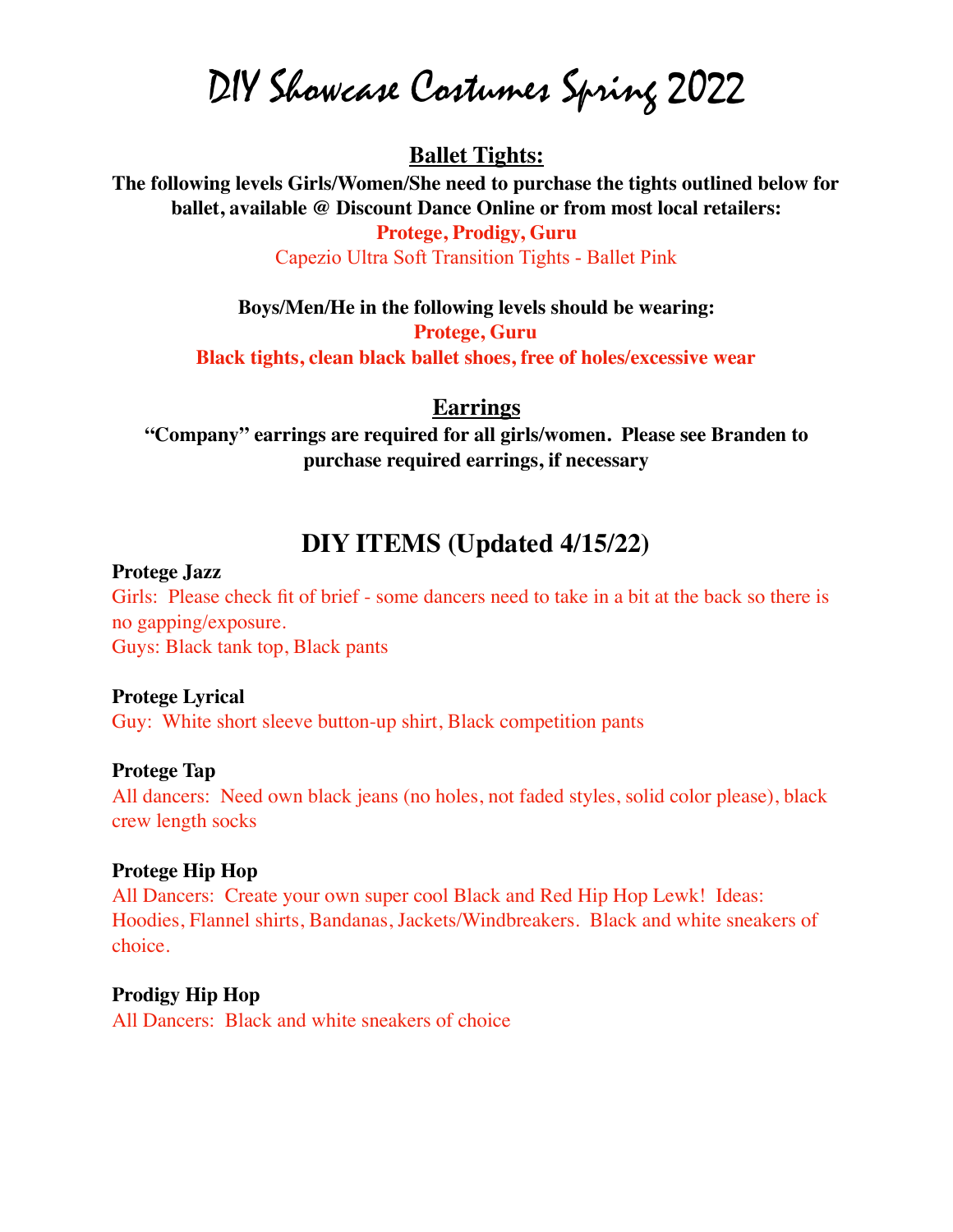DIY Showcase Costumes Spring 2022

**Guru Lyrical** Guy: Wear "Rabbithole" costume

# **Guru Hip Hop**

UPDATE: All dancers: White t-shirt/cami/bra top (your choice) to wear underneath provided track jacket, White crew Socks

**Guru Modern**

Guy: Black button up short sleeve shirt, Black competition pants

**Guru Ballet**

Guy: Wear competition ballet costume?

**Guru Tap - still need boy option!**

**Paragon Hip Hop** Girls: black and white sneakers (NO BOOTS)

**Paragon Jazz** UPDATE: White briefs *were* ordered, will be distributed upon arrival!

**Paragon Ballet** Girls: Nude ballet shoes

**Mogul Lyrical** Boys: Black competition pants

**Mogul Ballet** Guys: (Still need to identify a top)

**Mogul Hip Hop** All Dancers: Black and white sneakers (NO BOOTS)

**Mogul Jazz** Girls: Own Black briefs Guys: Black long sleeve button-up, Black competition pants